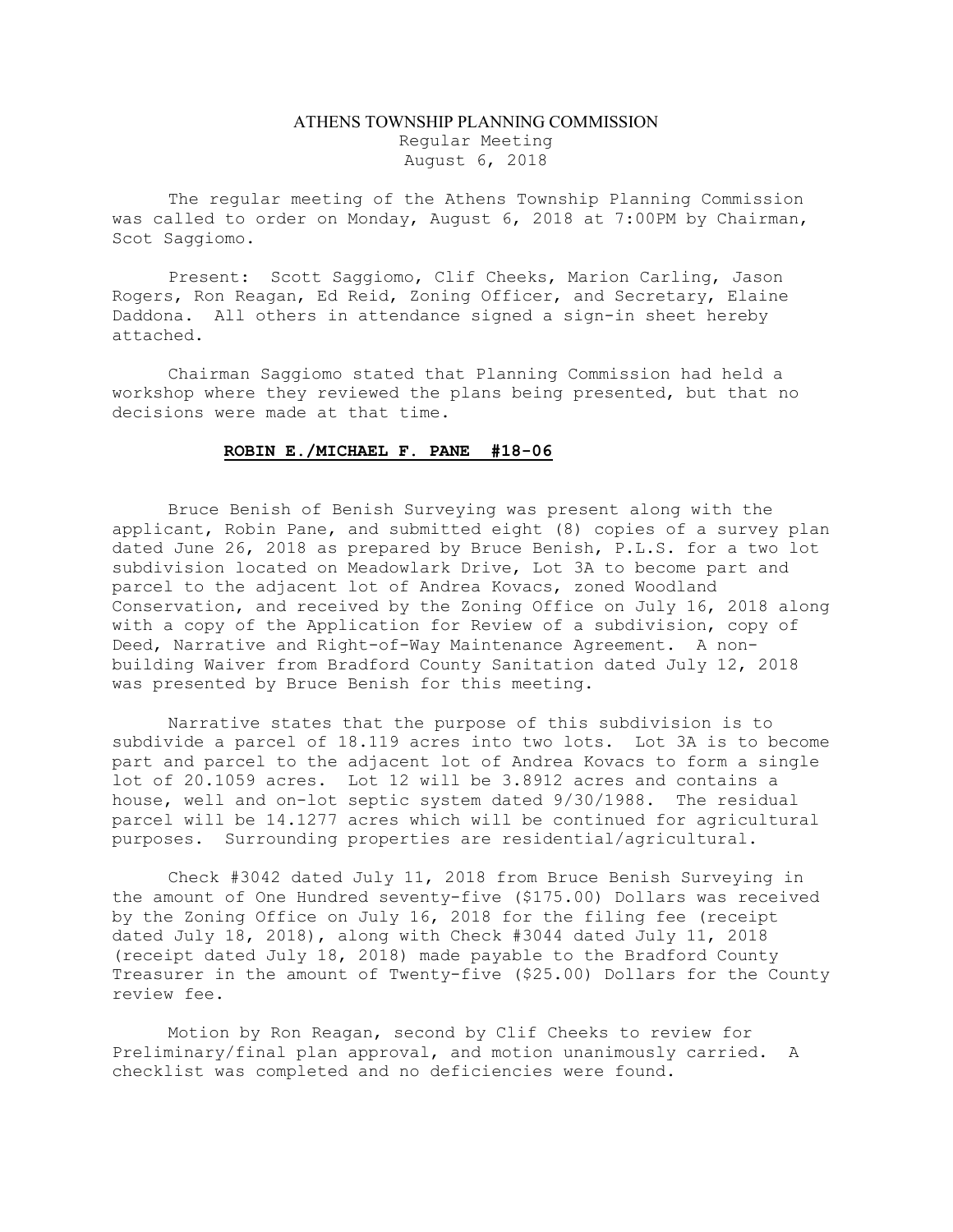Page 2 ATHENS TWP. PLANNING COMM'N August 6, 2018

Motion by Clif Cheeks, second by Jason Rogers to recommend Preliminary/final plan approval to the Supervisors at their meeting to be held on August 29, 2018 at 7:00PM, and motion unanimously carried.

## DONALD E./MAUREEN R. WRIGHT #18-07

 Bruce Benish of Benish Surveying was present along with the applicants and submitted eight (8) copies of a survey plan dated July 12, 2018 as prepared by Bruce Benish, P.L.S. for a two-lot subdivision located on Wolcott Hollow Road and Reagan Road, zoned Agricultural. After a discussion with the Planning Commission regarding a change to the survey and the fact that the surveyor would have to submit a new Plan, it was decided that he would submit this plan at the next meeting held in September.

## JEFFREY WRIGHT #18-08

 Bruce Benish of Benish Surveying was present along with the applicant, Jeffrey Wright, and submitted eight (8) copies of a survey plan dated July 12, 2018 as prepared by Bruce Benish, P.L.S. for a two-lot subdivision located on Braddock Road, zoned Woodland Conservation, and received by the Zoning Office on July 16, 2018 along with an Application for Review of a subdivision, Narrative, and copy of Deed. A non-building Waiver from Bradford County Sanitation dated July 19, 2018 was presented by Bruce Benish at this meeting.

 Narrative states that this parcel consists of 16.99+- acres. Lot 1 will be 14.99+-acres and has been tested for an on-lot septic system. Lot 4 will be 1.9964 acres and has a house, well and on-lot septic system. Surrounding parcels are rural, residential and agricultural. This parcel is not in a flood zone.

 Check #3047 from Benish Surveying dated July 13, 2018 in the amount of One Hundred fifty and no/100 (\$150.00) Dollars was received by the Zoning Office on July 16, 2018 (receipt dated July 18, 2018) for the filing fee, along with Check #3048 (receipt dated July 18, 2018) in the amount of Twenty-five and no/100 (\$25.00) Dollars made payable to the Bradford County Treasurer for the County review fee.

 Motion by Ron Reagan, second by Jason Rogers to review for Preliminary/final plan approval, and motion unanimously carried.